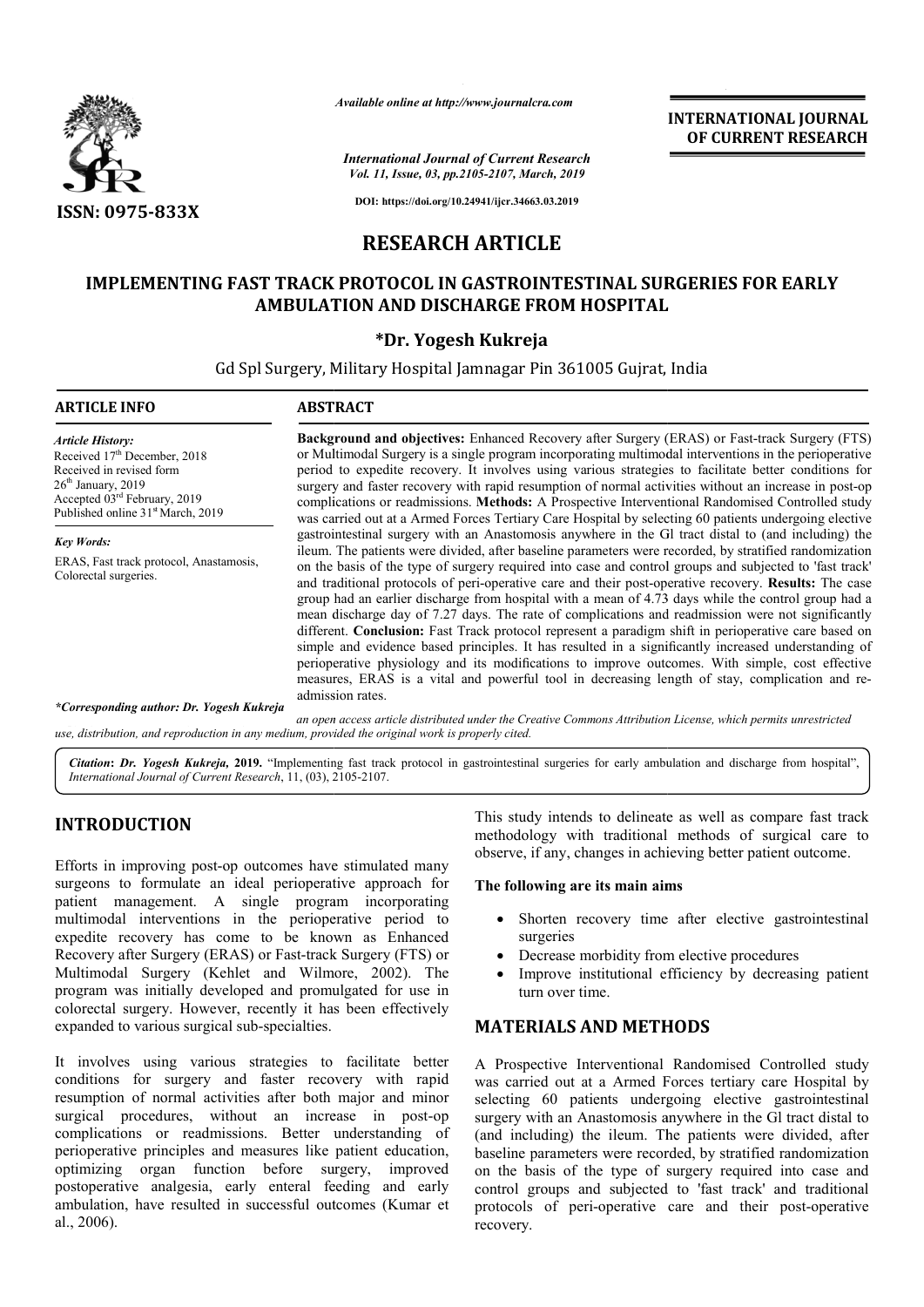### **The following were the criteria considered during patient selection**

#### **Inclusion criteria**

- Age between 16-66 yrs either sex
- Coming for elective gastro-iniestinal surgeries
- Anastomosis anywhere distal to (and including) the Ileum

#### **Exclusion criteria**

- Uncontrolled co-morbid conditions eg:-diabetes mellitus, hypertension
- Emergency bowel surgeries
- Age <16yrs or >66yrs

#### **RESULTS**

#### **In this randomised prospective controlled study the outcome can be summarised as follows**

- There was no significant difference in the two groups with respect to age (34.77 years in control group and 33.50 years in study group) and sex distribution. The haemoglobin and albumin levels did not have significant difference in either group.
- There was stratified randomization among patients on the basis of surgery to be performed on them and were comparable in both the groups.
- The anaesthesia under which these surgeries were carried out was not significantly different in the 2 groups. The surgical procedures were carried out uneventfully in other than 1 out of the 60 patients. (one case in the case group had an intra-operative rent in the colon while dissection during the procedure of colostoma closure )
- In the peri-operative care the case group had their urinary catheters, nasogastric tubes and abdominal drains inserted only electively and in those who had them inserted it was for far lesser duration than the control group. This was not associated with any rise in complications. The replacement of either of the tubes in the post-operative period was very low in the case group and an elective rather than routine placement seems plausible in most cases. The mean period for removal of Foley's catheter was 2.17 days in control which was significantly more as compared to 1.00 days in study group. Removal of Ryle's tube having mean period of 4.07 days among control showed statistical significance when compared to 2.45 days in study group. Mean period for removal of abdominal drain was 6.13 days among control which shows statistical significance when compared to 3.80 days in study group.
- Early enteral nutrition was well tolerated in the majority of the patients in the case group. The controls had increased 'nil by mouth' days compared to the cases which has been proven to be of no advantage or rather detrimental to the patient. There was no rise in complications like anastomotic leaks or ileus by this intervention.
- Enforced ambulation and the decreased and elective peri-operative use of tubes and drains promotes ambulation in the post-operative period. Early

ambulation is a predictor of length of hospital stay. The mean period for starting of ambulation for control group was 1.77 days which was significantly more as compared to 1.23 days of study cases.

- The incidence of wound infection was not significantly different in either group either in the immediate or delayed follow-up period.
- The incidence of ileus was slightly less in the case group and this can be attributed to measures like avoiding mechanical bowel preparation, elective nasogastric decompression and pro-kinetic agents but this difference was not statistically significant.
- The incidence of anastomotic leaks was not found to be significantly different in either group
- The case group had an earlier discharge from hospital with a mean of 4.73 days while the control group had a mean discharge day of 7.27 days. The day of discharge in the case group was significantly lesser from that in the control group  $(p<0.0001)$ .
- The rate of re-admission in both groups is not significantly different from each other and on adequate follow-up it was ensured that early discharge in the case is not related with increased amount of re-adrnissions.

## **DISCUSSION**

ERAS requires a multi-disciplinary team consisting of the following: surgeon, anesthetist, nurse, nutritionist, physician and physiotherapist. (Feldman and Carli, 2008) A well formulated institutional protocol is necessary for its successful implementation. The team should frequently audit the outcomes and review the components of the program through a feedback system. The interventions followed in ERAS for an elective colorectal surgery are shown in Figure 1. (Aditya et al., 2016). They basically concentrate on patient education, pre-op optimization of co-morbidities, nutritional buildup, minimal starvation, sound surgical and anaesthetic measures, effective analgesia and early ambulation. Majority of components in ERAS, directly or indirectly, aim at maintaining optimal nutritional supplementation of the patient. The same measures mentioned, however, may be modified as per institutional protocol, availability of resources and patient's preferences to be followed in perioperative management of almost any type of surgery.

The main hindrance in implementing ERAS globally, is its low compliance rates. Length of hospital stay (LOS), readmission rates and complication rates have all been seen to be low when compliance to ERAS measures reaches higher percentages (Aditya *et al.,* 2016). ERAS, when implemented successfully, have been associated with a 35-40% reduction in length of hospital stay (LOS) with no concurrent rise in complications or re-admissions. Some studies have noted a fall of upto 50% in surgical as well as non-surgical complications in the postoperative period (Carter *et al.,* 2010). ERAS has also been associated with an earlier return to work and better quality of life outcomes. Institutions may benefit from ERAS in formulating and following a structured perioperative protocol, streamlining patient care and minimizing errors in delivery of care. With reduced LOS in hospitals, institutes may be able to serve more patients within the available infrastructure with better cost control. Studies from both developed, as well as developing countries, have noted a 28-32% fall in healthcare costs after implementing ERAS (Wind *et al.,* 2006).